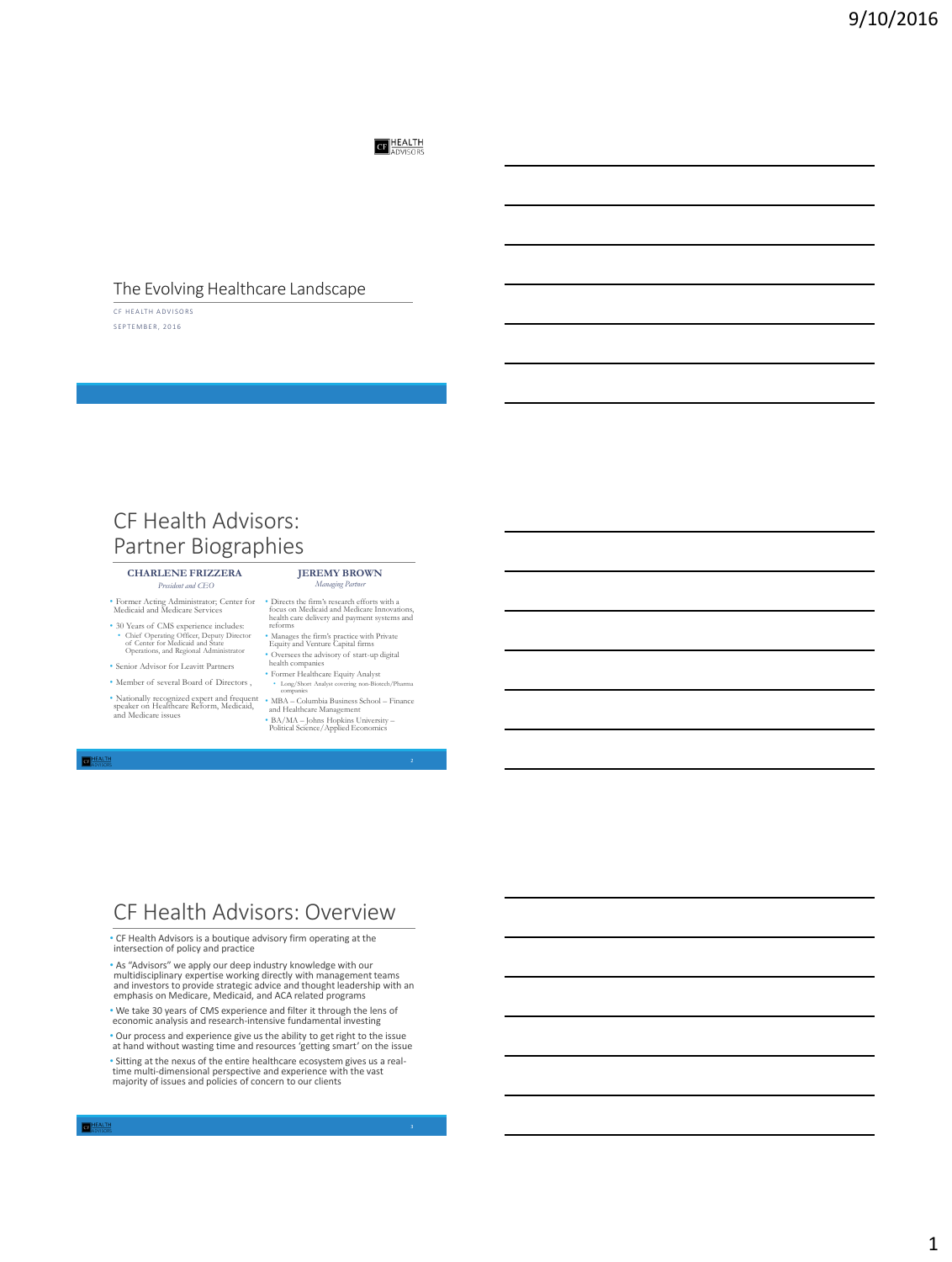Evolving Health Care Delivery Landscape



# Delivery System Evolution

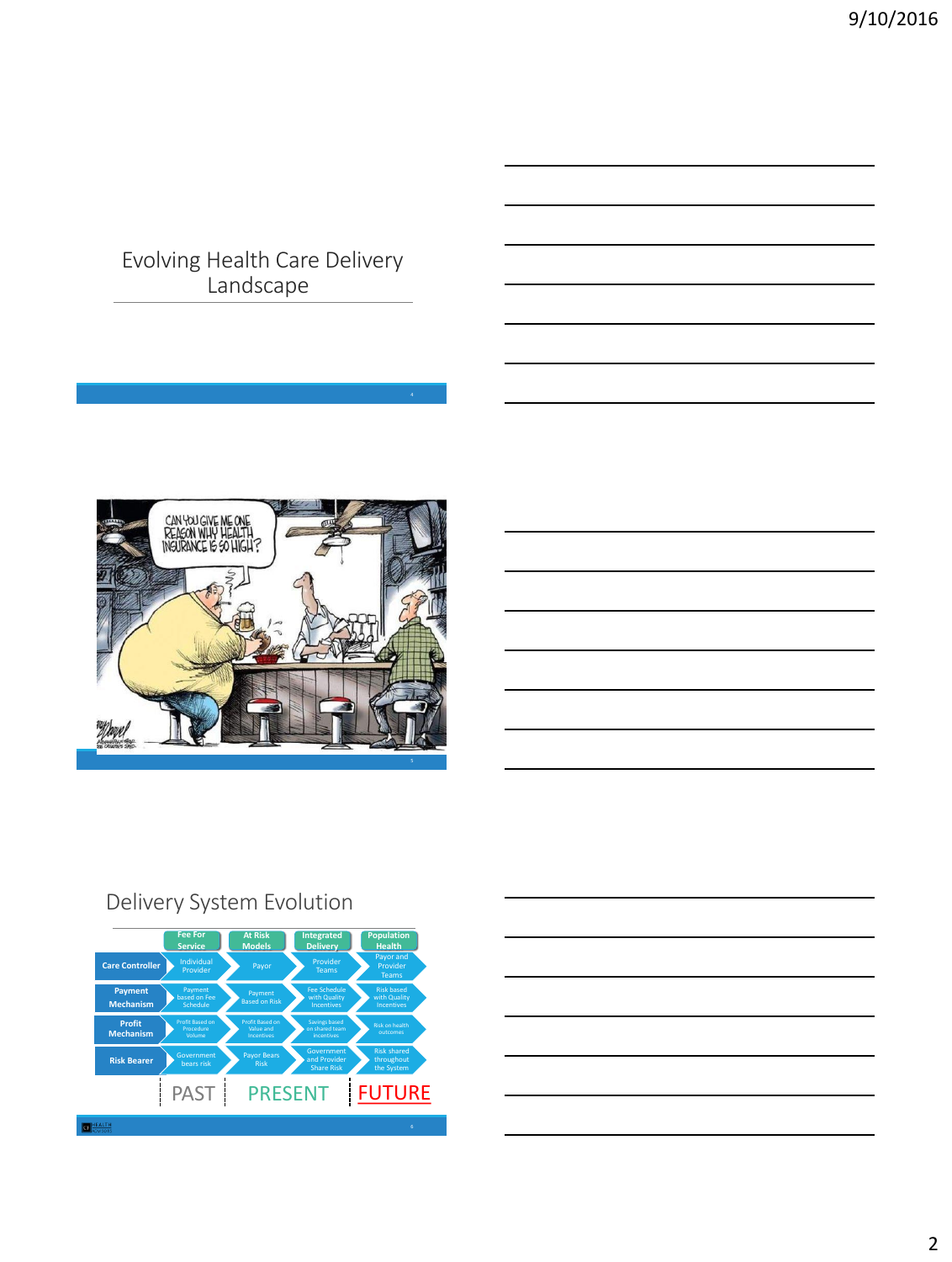## Better, Smarter, Healthier: CMS Initiative Impact

#### ANNOUNCEMENT OVERVIEW

• 30% of traditional, fee-for-service, payments to be tied to quality or value models by 2016 • 50% of payments tied to quality by

2018

• Models will include ACOs, PCMHs, and Bundled Payment Initiatives

• Also will be tying payments to quality or value through efforts in Hospital Value Based Purchasing and Hospital Readmissions Reduction programs and MACRA.

http://www.hhs.gov/news/press/2015pres/01/20150126a.html

#### CF HEALTH PERSPECTIVE

- •The Administration, are easy goals/targets to hit • CMS they already at 30% today in terms of payment link to quality and value
- ACOs get a lot of attention, but the BPCI's continued expansion will be necessary to meet these goals
- •MACRA will fundamentally change health care delivery

**NEALTH** 

Emerging Alternative Payment Models

## Bundled Payments Initiative

#### **OVERVIEW**

• Expanded from voluntary to mandatory • Payments are at-risk, and based on a selected group of episodes of care

• Wide range of episodes – from joint replacement to by pass surgery

• Program growth can be seen as 'preparing' the market for greater managed care or ACO risk in future reforms

**FUTURE REFORMS** • Clinical Episodic Payment:

- Setting level focused on hospital stay • Procedure level – defined surgical procedure
- Condition level focused on condition.
- •Continued emphasis on expanding current models and creating new models
- •Increased in mandatory vs. voluntary participation.

*The Comprehensive Care for Joint Replacement model that began April 2016 was first 'bundle' to go mainstream – more have and will follow!*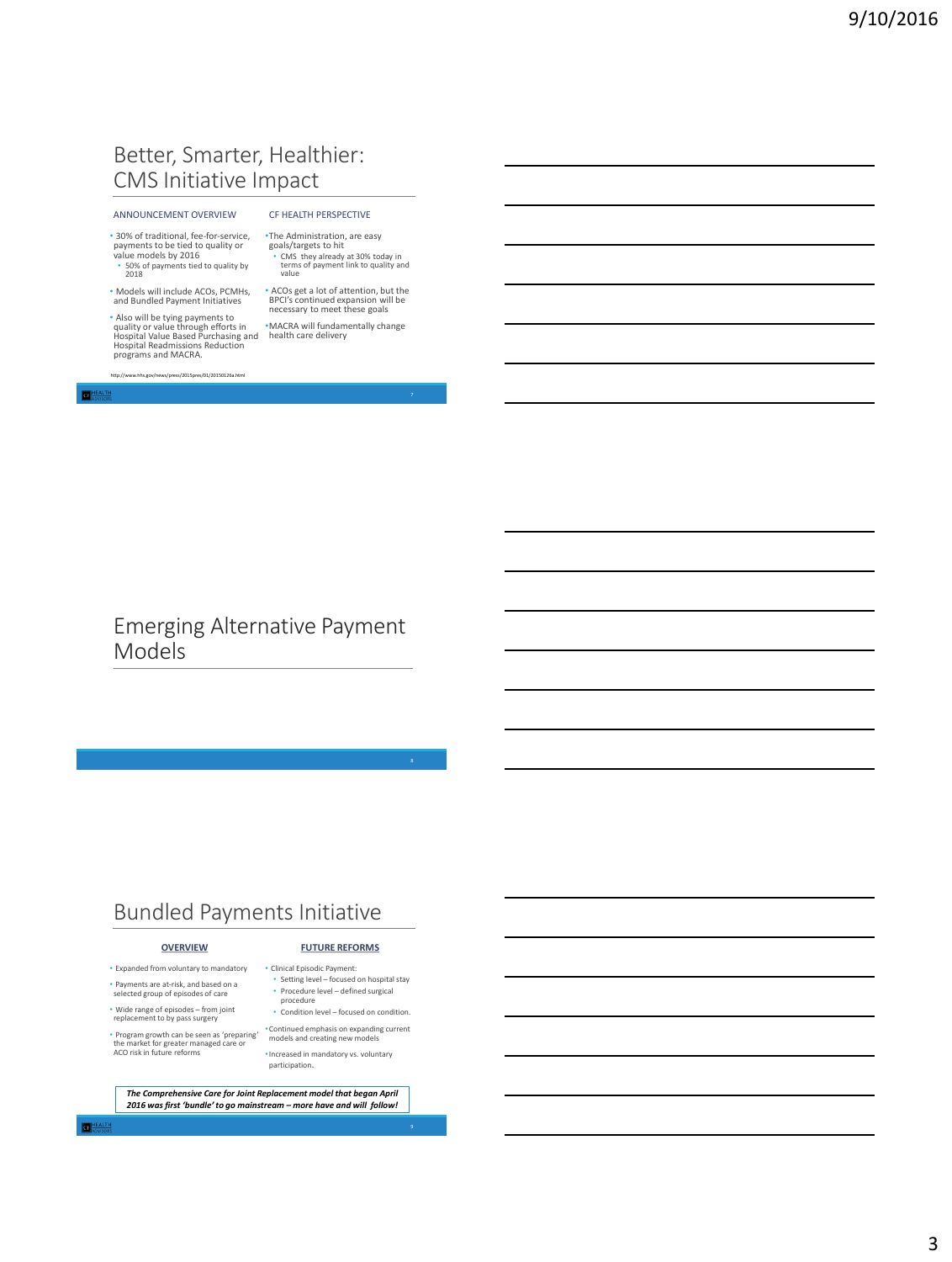# Alternative Payment Models

### **ACCOUNTABLE CARE ORGANIZATIONS**

#### •Progressive models

- Pioneer ACOs to Next Generation • Requires that the data be standardized and interoperable to allow for exchange of data across post-acute care providers and settings
- Cross-setting quality comparison
- Physician driven quality measures drive reimbursement

**MACRA**

- Creates competition among physicians to provide better quality at lower cost
- Encourages participation in defined alternative payment models such asd bundles and ACOs
- 
- Incentives the use of information technology All-condition risk-adjusted potentially preventable hospital readmission rates

*APMS will be the key drivers in creating the evolution of provider payment reform!*

#### **CHEALTH**

## IMPACT – PAC Quality to Policy

#### **CROSS-PAC QUALITY RATINGS**

### •IMPACT Act requires:

- The reporting of standardized patient assessment data with regards to quality measures, resource use, and other measures
- Requires that the data be<br>
standardized and interoperable to<br>
post-acute care providers and<br>
post-acute care providers and<br>
 Intends to develop cross-setting<br>
 Intends to develop cross-setting<br>
quality measures
	-
- Moves population health management to include post acute care • Regulations for PAC providers will include more data reporting and more public measures

• Site neutral payments • Measures could be easily tied to APMs.

**FUTURE REFORMS**

• Increase use of electronic health records across provider settings.

#### *IMPACT requires HHS and MedPAC to conduct studies and reports to link payment to quality by 2022!*

#### **CHEALTH**

## Medicare Provider Payment and Quality Programs



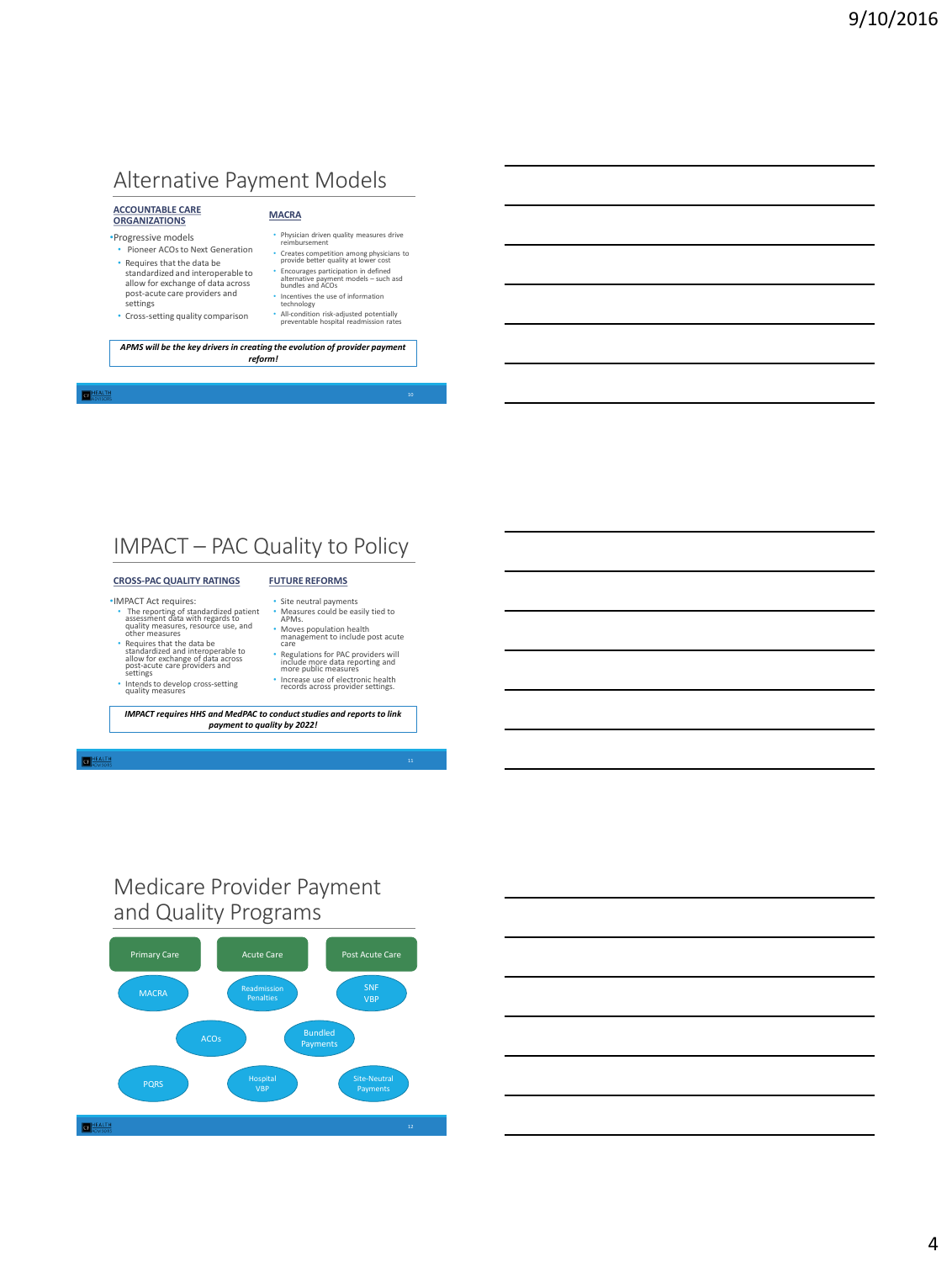## Impact of Delivery Reform





### Medicaid: Growing through Managed Care

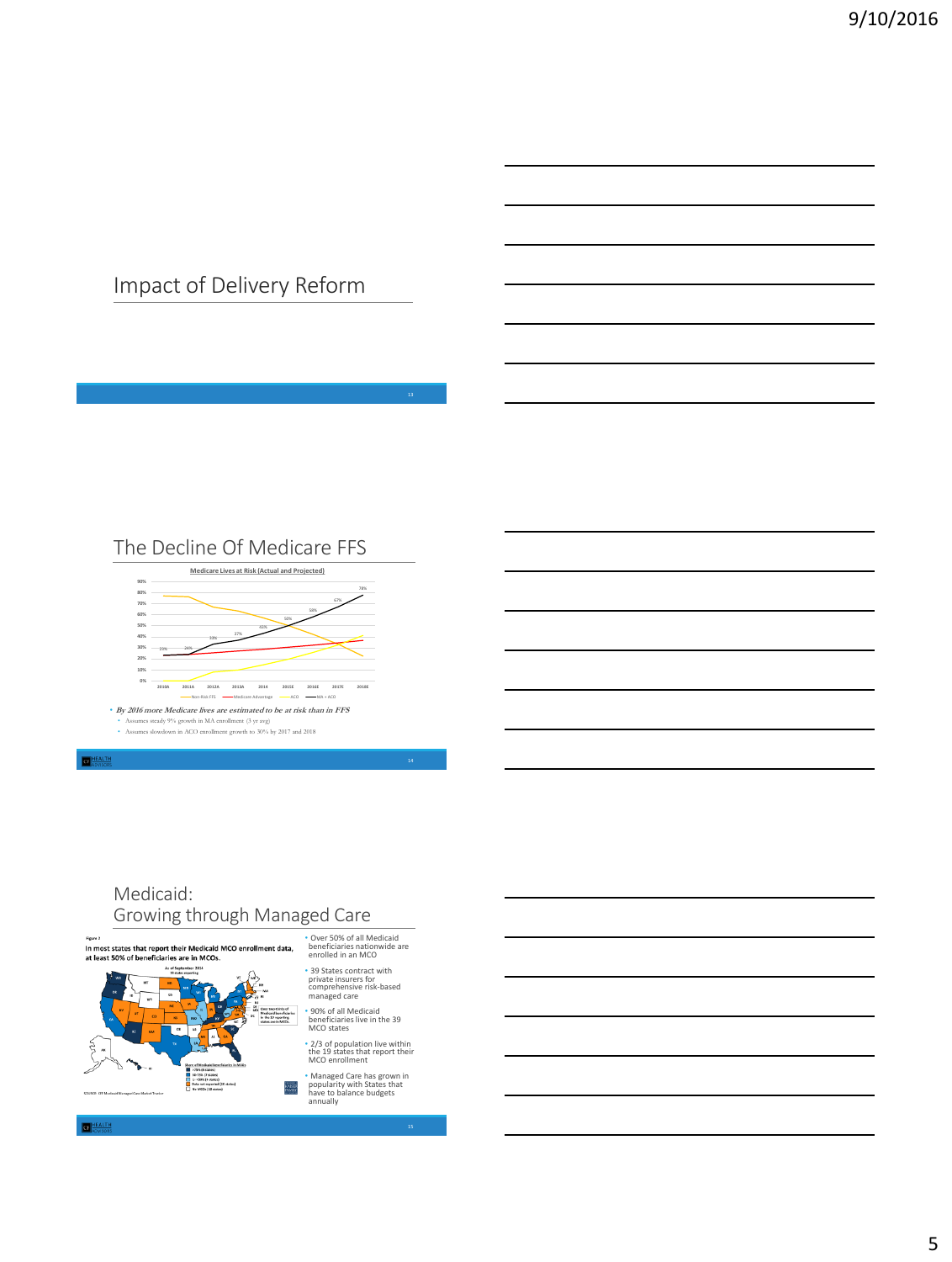

## Summary and Conclusions

### One Goal Multiple Paths

- 1) The end goal of healthcare reform is to move towards a more integrated healthcare delivery system where *payment is based on financial outcomes and health outcome improvement incentives*
- 2) Today CMS is creating multiple paths for reach this goal by making *payors increasingly responsible for quality* and *providers increasingly responsible for bearing risk* through a multitude of new programs and policies
- 3) Over time, *CMS will continue to evolve, expand, and exit programs and policies* as they gather more data and experience as to which paths produce the greatest results